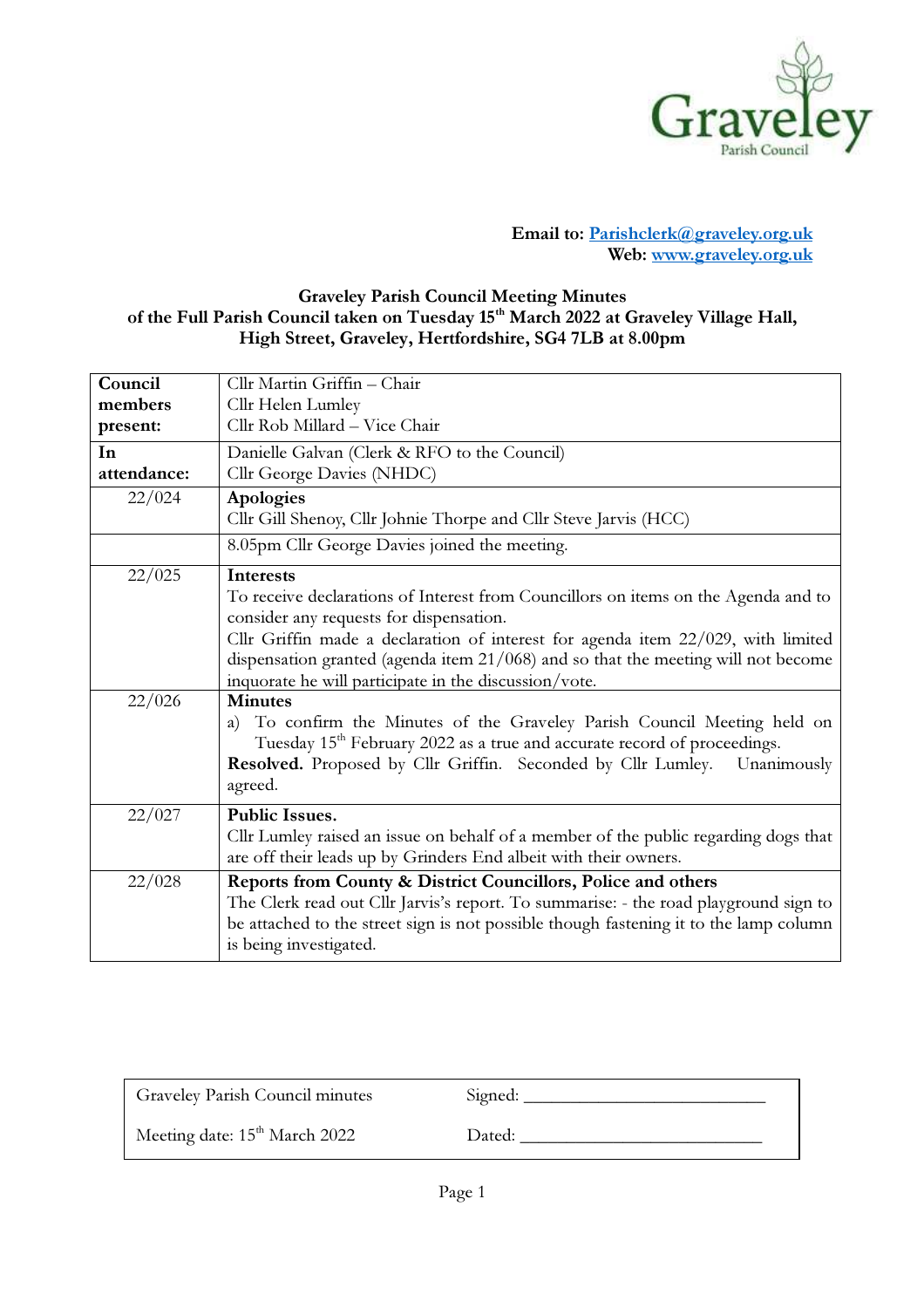| 22/029 | Finance                                                                                                                      |
|--------|------------------------------------------------------------------------------------------------------------------------------|
|        | To authorise payments made in accordance with the budget. The payment schedule                                               |
|        | was agreed.                                                                                                                  |
|        | Resolved. Proposed by Cllr Lumley. Seconded by Cllr Millard.<br>Unanimously                                                  |
|        | agreed.                                                                                                                      |
| 22/030 | Planning                                                                                                                     |
|        | To consider planning applications received.                                                                                  |
|        | a) 22/00544/FPH - Erection of replacement outbuilding in setting of Listed                                                   |
|        | Building. Crow End, Church Lane, Graveley, SG4 7LU.                                                                          |
|        | No objection. Resolved. Proposed by Cllr Griffin. Seconded by Cllr Lumley.                                                   |
|        | Unanimously agreed.                                                                                                          |
|        | b) 22/00545/LBC - Demolition of curtilage listed outbuilding - Crow End,                                                     |
|        | Church Lane, Graveley, SG4 7LU.                                                                                              |
|        | No objection. Resolved. Proposed by Cllr Griffin. Seconded by Cllr Lumley.                                                   |
|        | Unanimously agreed.                                                                                                          |
|        | c) 22/00603/FPH - Bow Cottage, 15 High Street, Graveley, SG4 7LE -                                                           |
|        | Erection of pitched roof over existing car port to create first floor studio                                                 |
|        | including external staircase.                                                                                                |
|        | No objection. Resolved. Proposed by Cllr Griffin. Seconded by Cllr Lumley.                                                   |
|        | Unanimously agreed.                                                                                                          |
|        | d) To consider planning applications received during the period (Wednesday                                                   |
|        | 9 <sup>th</sup> March to Tuesday 15 <sup>th</sup> March 2022). None received.                                                |
| 22/031 | <b>Council Policy</b>                                                                                                        |
|        | To consider, review and agree on new council policy.<br><b>Environment Policy</b>                                            |
|        | It was agreed that GPC would adopt this new policy. Resolved. Proposed by Cllr                                               |
|        | Griffin. Seconded by Cllr Lumley. Unanimously agreed.                                                                        |
| 22/032 | <b>Clerks</b> report                                                                                                         |
|        | Complaints of broken glass on Pondside after the refuse collectors. The matter has                                           |
|        | been raised with NHDC to investigate the causes and reported as an incident. The                                             |
|        | Clerk to follow this up [completed on 16/03/2022]. Cllr Davies kindly offered to help                                        |
|        | support.                                                                                                                     |
|        | Grey refuse bin at the village hall has broken and so a replacement wheelie bin has                                          |
|        | been ordered and since delivered at no charge.                                                                               |
|        | 1a High Street - Land north of the depot Planning application - sent another                                                 |
|        | follow up email to the NHDC but was asked to email again in a week or so.                                                    |
|        | <b>NHDC Precept</b> - $\frac{1}{2}$ 5358 to be paid to the Parish Council in two instalments in<br>April and September 2022. |
|        | <b>Platinum Jubilee celebrations</b> – Waiting to hear back from Ringway if they can                                         |
|        | lend a 'road closed' sign for the day and from the HCC regarding confirmation of                                             |
|        | the closure of Pondside. [All actions completed for the GPC].                                                                |
|        |                                                                                                                              |

| Graveley Parish Council minutes           | Signed: |
|-------------------------------------------|---------|
| Meeting date: 15 <sup>th</sup> March 2022 | Dated:  |